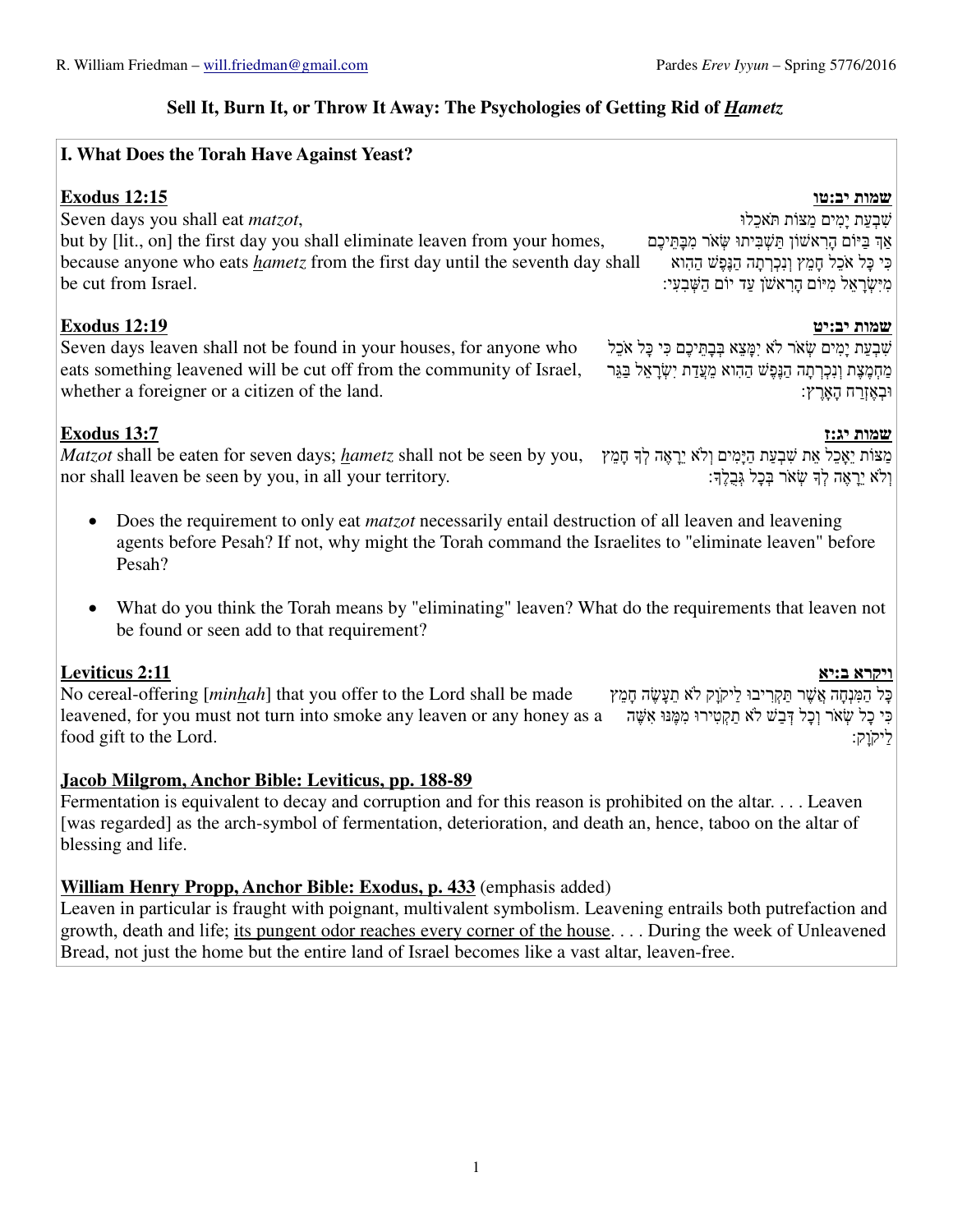### **II. The Many Means of** *Hametz* **Disposal**

### **תוספתא פסחים א:ז 1:7 Pesahim Tosefta**

עד שבא ר' עקיבא ולמד שמוכרין ונותנין מתנה Until R. Akiva came along and taught that one may sell or give *hametz* At first, they used to say: One may not sell *hametz* to a non-Jew, nor give it to him as a gift, unless there was sufficient time for him to eat it before the time of destruction [on the morning of the  $14<sup>th</sup>$  of Nissan].

as a gift to a non-Jew even at the moment of its destruction.

R. Yosi said: The former are the words of Beit Shammai and the latter are the words of Beit Hillel; R. Akiva argued in support of Beit Hillel's position.

• Why might one side of this dispute require selling *hametz* to a non-Jew such that he could or will eat it before it must be destroyed, and why might the other side not care about that?

### **משנה פסחים ב:א 2:1 Pesahim Mishnah**

| The whole time it is permitted to eat <i>hametz</i> [i.e., until noon on <i>erev Pesah</i> ], one | כל שעה שמותר לאכול מאכיל        |
|---------------------------------------------------------------------------------------------------|---------------------------------|
| may feed it to domesticated or wild animals or chickens, and/or sell it to a non-                 | לבהמה לחיה ולעופות ומוכרו לנכרי |
| Jew and benefit from the money. Once that time has passed, however, all benefit                   | ומותר בהנאתו עבר זמנו אסור      |
| becomes forbidden.                                                                                | בהנאתו                          |
| Nor may one light one's oven or stove with <i>hametz</i> .                                        | ולא יסיק בו תנור וכירים         |
| <b>R. Yehudah</b> says: Destruction of <i>hametz</i> can only be accomplished through             | רבי יהודה אומר: אין ביעור חמץ   |
| burning.                                                                                          | אלא שריפה                       |
| But the <b>Sages</b> say: One may even crumble it up and throw it into the wind or                | וחכמים אומרים: אף מפרר וזורה    |
| toss it in the sea.                                                                               | לרוח או מטיל לים:               |
|                                                                                                   |                                 |

- What do you think is the core of the dispute over the method of getting rid of *hametz*? What's the difference whether it is burned or just thrown away?
- Which position from the Tosefta above does the Mishnah adopt regarding when one may sell *hametz* to a non-Jew? Does that position cohere with both R. Yehudah and the Sages, or does it work better with one or the other of them?

בראשונה היו אומ': אין מוכרין חמץ לנכרי ואין נותנין לו במתנה אלא כדי שיאכלנו עד שלא תגיע שעת הביעור אף בשעת הביעור אמ' ר' יוסה אילו דברי בית שמיי ואלו דברי בית הלל; הכריע ר' עקיבא לסייע דברי בית הלל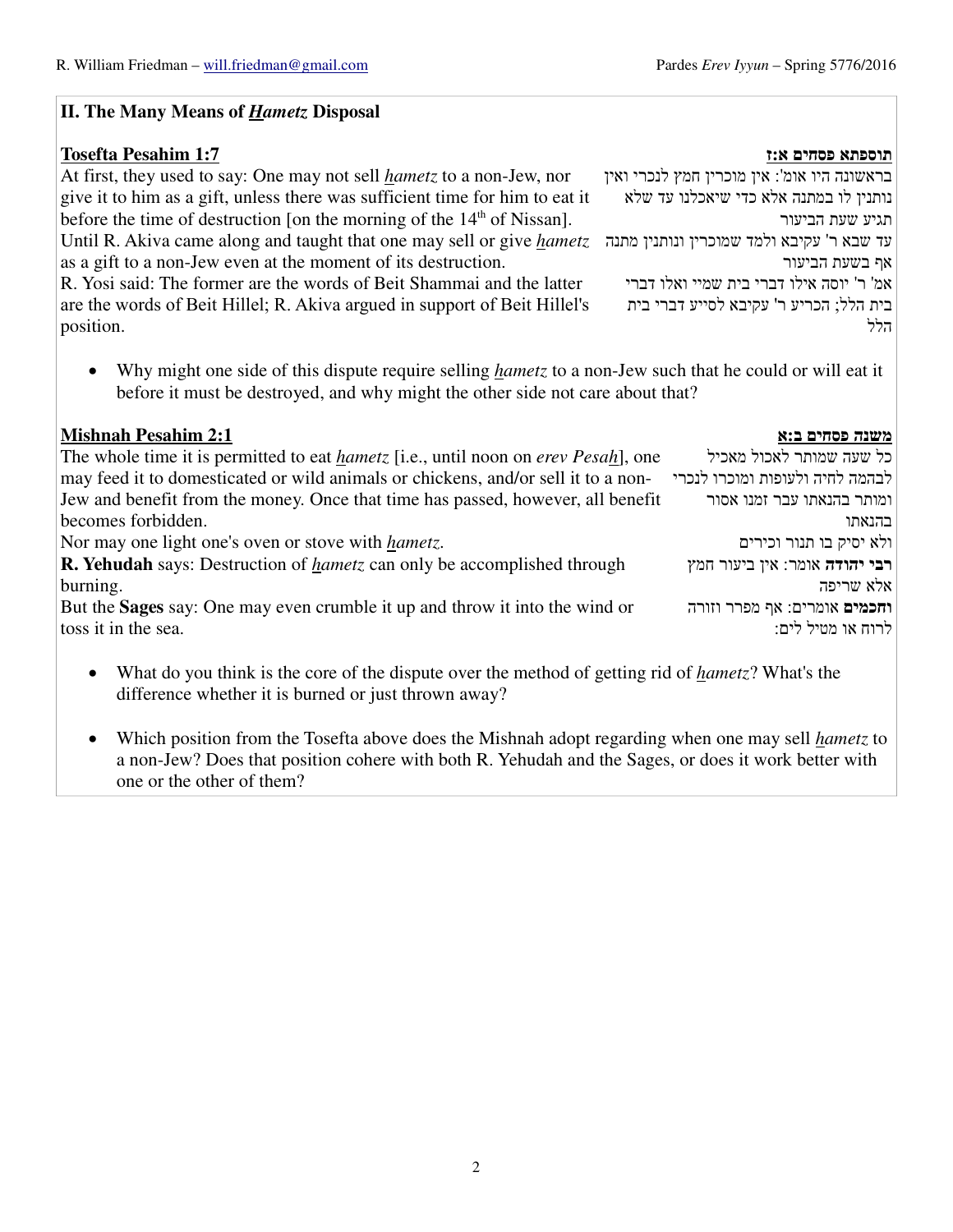## **III. What Did the Torah Mean Exactly?**

## **מכילתא דרבי שמעון בר יוחאי יב:טו 12:15 Yohai .b Shimon .R of Mekhilta**

"Eliminate leaven from your homes" – through burning.

If, however, the time for destroying [leaven] has arrived but no flame is available to burn it, crumble it up and throw it to the wind or toss in the sea for the fishes.

**R. Yehudah** says: [No,] one must wait until one arrives in a settled area and burn it. R. Yehudah himself used to say: The *mitzvah* of eliminating leaven can only be accomplished through burning.

והרי דין: ומה נותר שאין כתוב עליו בל יראה He argued as follows: If leftover sacrifical meat [which is forbidden to eat but] whose presence is not forbidden, nevertheless requires burning,

shouldn't *hametz*, whose presence is forbidden, also require burning?

**אמרו** לו לר' יהודה: כל דין שאתה דן תחילתו **The sages** responded to him: Any argument of this nature which initially ויהיה עובר עליו משום בל יראה ובל ימצא, have to hold on to *hametz*, thereby transgressing the prohibition of having leads to a stringent ruling but ultimately results in a lenient one is invalid. After all, someone who doesn't have access to a flame to burn it would *hametz* in one's possession on Passover! The Torah, therefore, said: "Eliminate leaven from your houses" any way you can!

• According to this text, everyone prefers that *hametz* be burnt rather than disposed in any other way. Why do you think they prefer that to other methods of disposal? And why might R. Yehudah think burning is so important that it's worth transgressing the prohibition on owning *hametz* on Passover?

## **מכילתא דרבי ישמעאל פסחא ח 8 Pisha Yishmael .R of Mekhilta**

אסור באכילה ואסור בהנאה. וחייבין עליו כרת prohibitions, and it is time-sensitive. Thus, since leftover sacrifical meat **R. Yosi** says: "Eliminate leaven from your homes" – through burning. . . . I learn this by comparison with leftover sacrificial meat, with which it shares four characteristics: it is forbidden to eat it, it is forbidden to economically benefit from it, one is cut off for violating these must be destroyed by burning, so too *hametz* must be destroyed by burning.

**R. Yehudah b. Beteira** responded: You think you are being stringent, when in reality you are being lenient! If someone couldn't find a flame, are they to hold onto the *hametz* until they can burn it? Rather, the following is the proper ruling: Before the last minute to destroy it, the ideal way to get rid of it is through burning; but once the last minute to destroy it arrives, the ideal thing to do is to get rid of it anyway you can. **R. Yehudah haNasi** says: [No,] one needs to destroy it with something that completely eliminates its presence. And what is something that completely eliminates its presence? Burning is the only possible answer.

"תשביתו שאר מבתיכם" – בשריפה. הגיעה שעת ביעור ולא ניתמנה לו האור שישרפנו מפרר וזורה לרוח או מטיל לים לדגים.

**ר' יהודה או'** : ממתין עד שיגיע לישוב וישרפנו, שהיה ר' יהודה או' אין מצות השבתתו אלא שריפה.

ובל ימצא טעון שריפה חמץ שכתוב עליו בל יראה ובל ימצא אין דין שיטען שריפה? להחמיר וסופו להקל אינו דין. הרי, מי שלא ניתמנה לו אור לשורפו יהא יושב ומשמרו והתורה אמרה "תשביתו שאר מבתיכם" – משביתו אתה בכל דבר!

**רבי יוסי** אומר: "תשביתו שאור מבתיכם" – בשריפה. . . . אדון ארבעה לשונות כאחת מד' לשונות כאחת. נותר אסור באכילה ואסור בהנאה וחייבין עליו כרת. והזמן גרם. וחמץ והזמן גרם. . . . אם למדת על נותר שאינו אלא בשריפה. אף חמץ לא יהיה אלא בשריפה. אמר לו **ר' יהודה בן בתירה**: סבור אתה שאתה מחמיר עליו, ואינך אלא מקל עליו! הא אם לא מצא אור, ישב לו ולא ישרוף?! אלא בלשון הזה הוי אומר: עד שלא תגיע שעת הביעור מצות כילויו בשריפה; משהגיעה שעת הביעור מצות כילויו בכל דבר. **רבי** אומר: בדבר שהוא בבל יראה ובל ימצא. ואי זה הוא דבר שהוא בבל יראה ובל ימצא? אין אתה מוצא אלא בשריפה.

- Besides the four technical characteristics that leaven shares with leftover sacrifical meat, can you think of a substantive connection between them?
- The debate between R. Yosi and R. Yehudah b. Beteira is essentially the same as what we saw above. But what does R. Yehudah haNasi add to the argument?